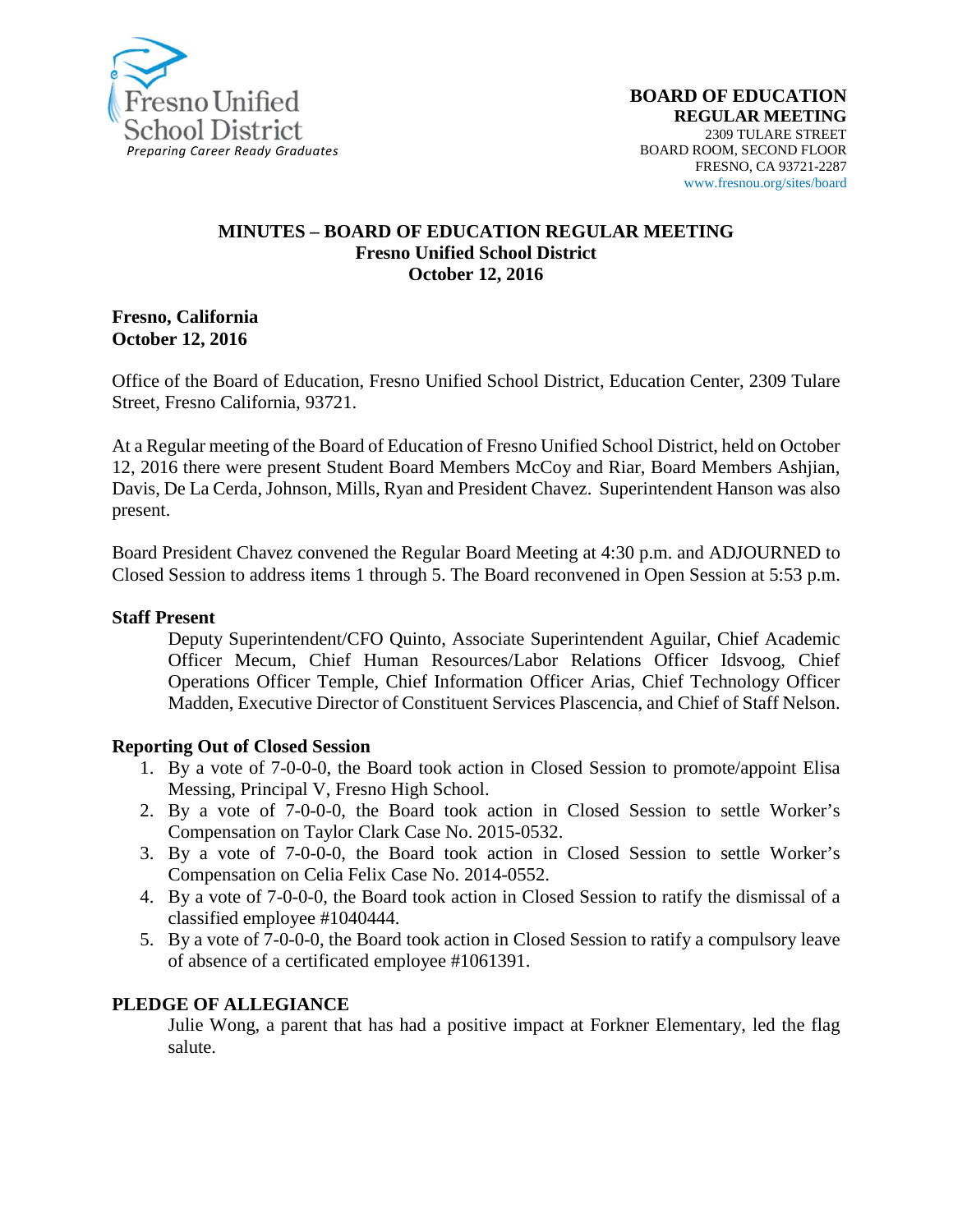#### **APPROVE Minutes**

**APPROVED** as recommended the draft minutes for the September 27, 2016 Special Board Meeting and September 28, 2016 Regular Board Meeting. Member Davis moved for approval, seconded by Member Johnson, which carried a vote of 7-0-0-0, as follows: AYES: Board Members: Ashjian, Davis, De La Cerda, Johnson, Mills, Ryan and President Chavez.

#### **ADOPT Resolution Recognizing the Month of October as National Cyber Security Awareness Month**

**ADOPTED** as recommended, a resolution where Fresno Unified joins others across the country in recognizing the month of October as National Cyber Security Awareness Month (NCSAM).

Member Johnson moved for approval, seconded by Member Mills, which carried a vote of 9-0-0-0, as follows: AYES: Student Board Members McCoy and Riar, Board Members: Ashjian, Davis, De La Cerda, Johnson, Mills, Ryan and President Chavez.

#### **ADOPT Resolution Recognizing October 23-31 as Red Ribbon Week**

**ADOPTED** as recommended, a resolution recognizing the period of October 23-31 as Red Ribbon Week.

Member De La Cerda moved for approval, seconded by Member Mills, which carried a vote of 9-0-0-0, as follows: AYES: Student Board Members McCoy and Riar, Board Members: Ashjian, Davis, De La Cerda, Johnson, Mills, Ryan and President Chavez.

#### **HEAR Reports from Student Board Representatives**

Student Board Representatives Vanessa Munoz, David Alvarez, and Kathalina Lee provided comments/reports from the Student Advisory Board Representative meeting hosted by McLane High School. Board Members De La Cerda and Johnson attended their meeting. Student Board Representative Kathalina Lee acknowledged the student ambassadors from Yosemite Middle School who shared highlights of various school activities and experiences.

## **HEAR Report from Superintendent**

- Individualized *I Am Ready College Information Packets* went out this week to more than 4,000 seniors, identifying colleges and universities that match each student's academic profile. The *I Am Ready* College Packet builds on the work counselors are doing onsite and includes information about fee waivers, financial aid, scholarships, majors, and other relevant topics.
- Superintendent Hanson noted the importance of cyber safety and October's National Cyber Security Awareness Month. Hanson was joined by Central Unified Superintendent Mark Sutton and Fresno Police Chief Jerry Dyer to create a Public Service Announcement to encourage all adults and students to be smart when they post. Fresno Unified is joining others around the country to highlight how online environments profoundly impact our students' social, emotional, and physical development. During the week of October  $17<sup>th</sup>$ ,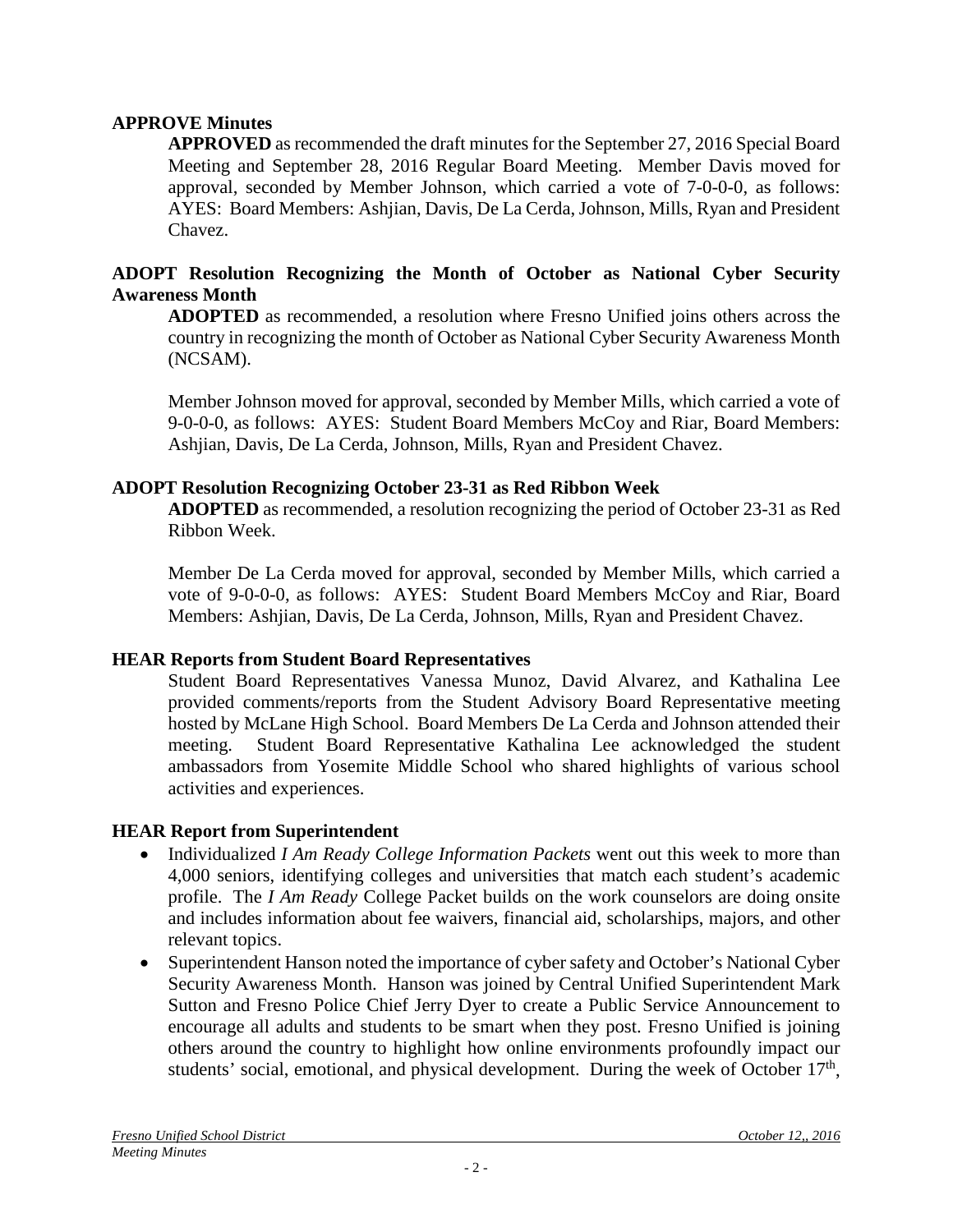all of our K through 12 schools will receive instruction in Cyber Safety using appropriate grade level materials.

- The district celebrated the grand opening of the new Parent University Resource Center. This new facility is centrally located on Blackstone Avenue south of Olive Avenue and includes a full-service parent communications call center, a training facility, a childcare enrichment development center, and a community conference room. Parent University has served more than 26,000 parents, and is scheduled to provide more than 700 parent workshops this school year alone. Thank you and congratulations to Zuleica Murillo and the entire Parent University staff on a job well done!
- The  $2<sup>nd</sup>$  Annual Credential and College Expo for Aspiring Teachers is Tuesday, October 18, from 4:00 to 8:00 p.m. at McLane High School. This expo is for anyone considering teaching as a profession, or even those considering making a career change to teach. This is your chance to meet with representatives from colleges and credential programs from all over the Central Valley and learn about the pathways to becoming a credentialed teacher.
- Superintendent Hanson shared an overview of the projects being recommended to the Board of Education related to the upcoming school facility bond, Measure X. With the help of community feedback received and approval of the updated master plans, staff made recommendations for project priorities for Measure X. Recommendations for facility investment priorities fall into five key areas: \$90 million would fund classrooms, technology, support facilities; \$25 million would be designated for CTE facilities; \$50 million would be earmarked for arts, activities and athletic facilities; \$25 million for safety and security improvements; \$35 million for facility infrastructure repairs and upgrades totaling \$225 million in facility investments that would be funded by Measure X--ensuring Fresno Unified continues to invest in our schools and communities while creating local jobs for years to come.

On a motion by Member Davis, seconded by Member De La Cerda, the consent agenda, exclusive of agenda items: A-3 and A-6 which were pulled for further discussion, was approved on a roll call vote of 9-0-0-0 as follows: AYES: Student Board Members: McCoy and Riar, Board Members: Ashjian, Davis, De La Cerda, Johnson, Mills, Ryan and President Chavez.

# **A. CONSENT AGENDA**

#### **A-1, APPROVE Personnel List APPROVED**, **as recommended** the Personnel List, Appendix A, as submitted.

**A-2, ADOPT Findings of Fact and Recommendations of District Administrative Board ADOPTED, as recommended** the Findings of Fact and Recommendations of District Administrative Panels resulting from hearings on expulsion and readmittance cases conducted during the period since the September 28, 2016, Regular Board Meeting.

### **A-3, ADOPT Resolution HR 16-08 Athletic Trainer Positions, Job Descriptions, Designation as Management/Supervisory and Exemption from Overtime** PULLED for discussion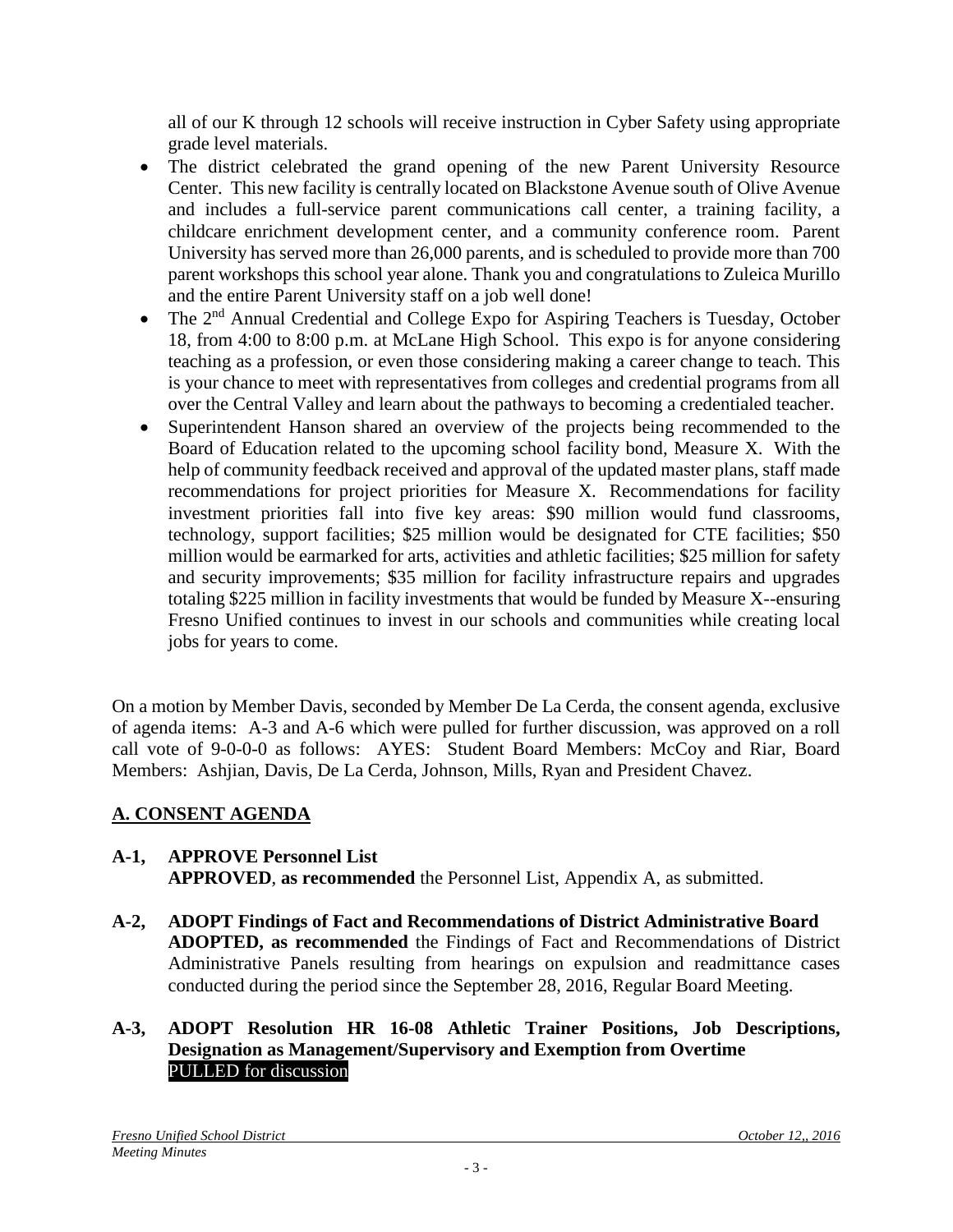**ADOPTED, as recommended** Resolution HR 16-08 to create the position and adopt the job description of Athletic Trainer.

For the record, comments/questions were made regarding the athletic trainer positions; how many, where will they be located, what are the requirements and what will be the overall cost? Chief of Human Resources/Labor Relations Paul Idsvoog, Deputy Superintendent/CFO Ruth Quinto and Manjit Atwal were available to provide clarification. Member Davis moved for approval, seconded by Member Ryan, which carried a 5-2-0-0 vote. AYES: Board Members: Davis, De La Cerda, Johnson, Ryan and President Chavez. NOES: Board Member Ashjian and Mills.

# **A-4, APPROVE Budget Revision No. 1 for Fiscal Year 2016/17**

**APPROVED**, **as recommended** Budget Revision No. 1 for fiscal year 2016/17. Periodic updates to the district's budget are presented to the Board of Education for approval. Budget Revision No. 1 includes adjustments for updated information regarding carryover, actual beginning balances and necessary adjustments to support the acceptance of various grant awards.

# **A-5, APPROVE Provisional Internship Permits APPROVED**, **as recommended** Provisional Internship Permit (PIP) recommendations to rehire or hire upon Board approval.

### **A-6, DENY Claim #15-0414-0378** PULLED for discussion **DENIED**, **as recommended** a Claim for Damages by City of Fresno, case #15-0414-0378.

For the record, comments/questions were made regarding Deny Claim #15-0414-0378 and the backup material. Suggestion made to remove the indemnity clause when contract is up for renewal. Director of Benefits/Risk Management De La Torre was available to provide clarification. Member Mills moved for approval, seconded by Member Ashjian, which carried a 7-0-0-0 vote. AYES: Board Members: Ashjian, Davis, De La Cerda, Johnson, Mills, Ryan and President Chavez.

- **A-7, DENY Claim #16-0427-0272 DENIED**, **as recommended** a Claim for Damages by Evon Nguyen, case #16-0427-0272.
- **A-8, DENY Claim #16-0427-0273 DENIED**, **as recommended** a Claim for Damages on a minor, case #16-0427-0273.
- **A-9, DENY Claim #16-0914-0269 DENIED**, **as recommended** a Claim for Damages on a minor, case #16-0914-0269.
- **A-10, RATIFY Amendment to Adult Transition Program Exchange Agreement with Fresno County Special Education Local Plan Area RATIFIED, as recommended** the amendment to the Exchange Agreement between Fresno Unified School District and Fresno County Special Education Local Plan Area. The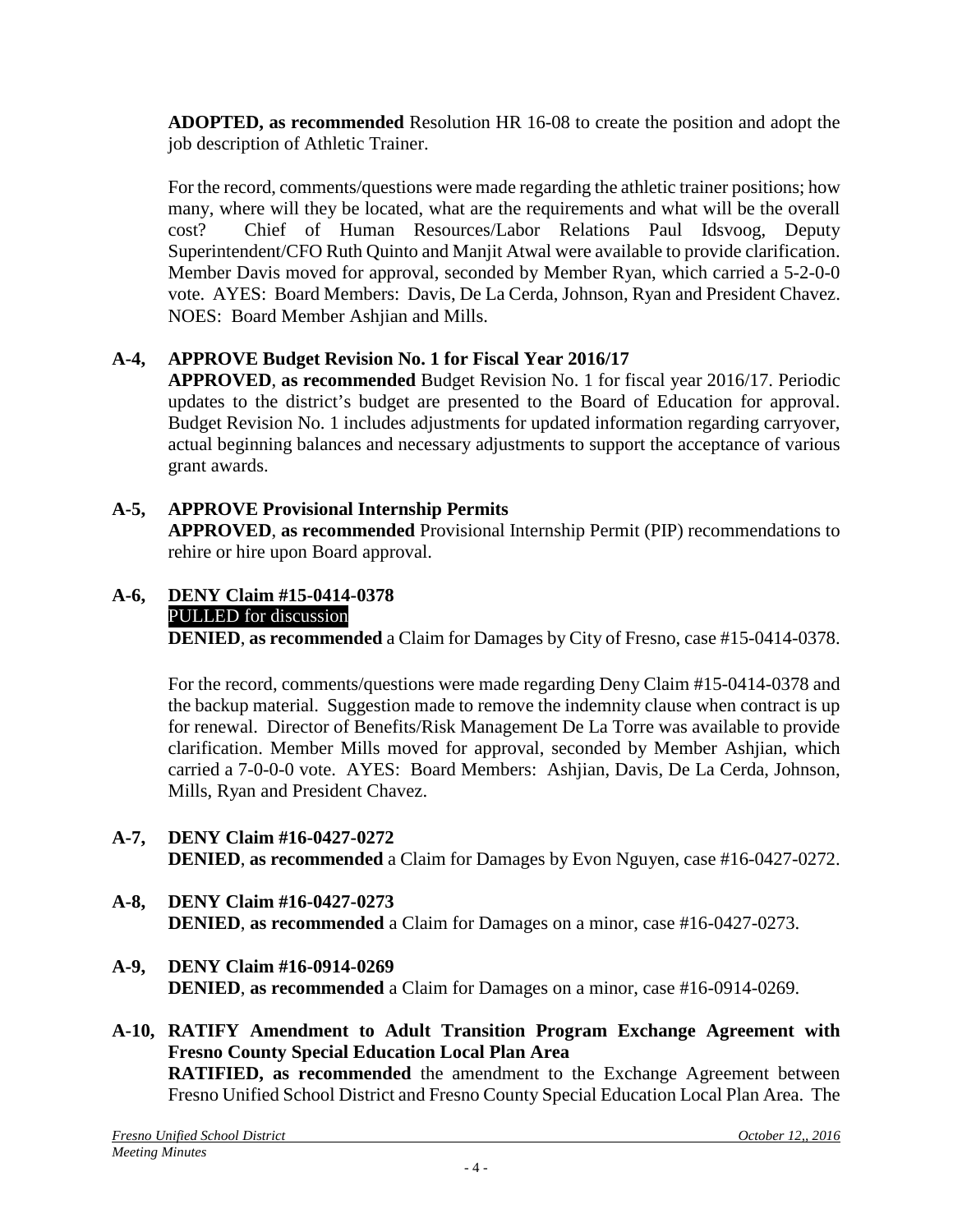agreement is to provide special education and/or related services for Fresno Unified School District Adult Transition Program (ATP) students for the 2016/17 and 2017/18 school years.

**A-11, RATIFY Agreement between State Center Adult Education Consortium and Fresno Unified School District for the Adult Education Block Grant Allocation RATIFIED, as recommended** an agreement between State Center Adult Education Consortium (SCAEC) and Fresno Unified School District to establish the responsibilities of both parties in serving the consortium and for Fresno Adult School to receive their approved block grant allocation of \$5,289,429.

## **END OF CONSENT AGENDA (ROLL CALL VOTE)**

# **UNSCHEDULED ORAL COMMUNICATIONS**

**Kenneth R. Mackie** – From the Fresno Watchdogs for Ethical Bidding spoke about Board Member Brooke Ashjian's Failure to Disclose Numerous Economic Interests, Voting in Violation of the Conflict of Interest Statutes, and Falsification of Public Records.

**Andrew Fabela** – Criticized and spoke about his displeasure with how the district spent its money on community events.

**Kim Castro –** A representative of CALM, Citizens Against Legalizing Marijuana, asked that the board support voting NO on Proposition 64 the Legalizing of Recreational Marijuana.

**Mario Viramontes** – The owner of Expo Party Rental made a statement that he has no conflict of interest with Board Member Ashjian, he was a sub-contractor to my general contractor in the expansion of my property.

# **B. CONFERENCE/DISCUSSION AGENDA**

#### **Agenda Item B-12, Discuss Local Control and Accountability Plan – Requirements and Planning**

The Fresno Unified School District Board of Education approved the 2016/17 Local Control and Accountability Plan (LCAP) on June 1, 2016. The plan, as required, outlined the goals, outcomes, actions and expenditures from Local Control Funding Formula funds for the 2016/17 school year. Staff presented information about requirements, timeline and planning for the 2017/18 Local Control and Accountability Plan.

## Presentation by Executive Officer, Tammy Townsend

An opportunity was provided to hear questions/concerns from members of the board and staff was available to respond.

For the record, comments/questions were made by Community Member Aubrie Conner, and Board members regarding the Local Control and Accountability Plan – Requirements and Planning, the ACLU's Complaint, budget line clarity, the availability of the LCAP online and parent